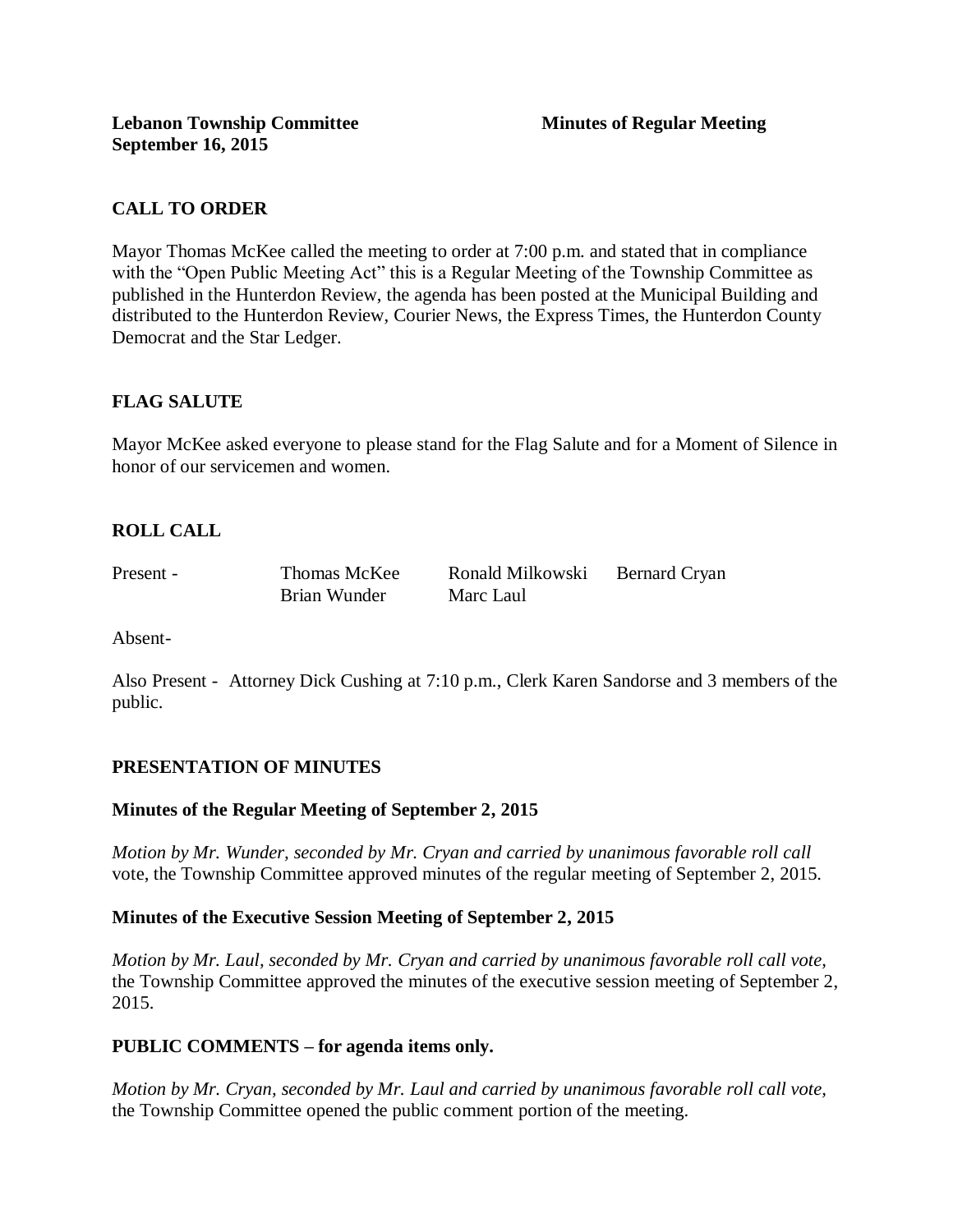LTCM 09/16/2015 Page 2 of 9

Ms. Laurie Hoffman asked what an Insurance Fund Commissioner is.

Ms. Hoffman asked for an explanation of the Affordable Housing item that is listed on the agenda.

*Motion by Mr. Cryan, seconded by Mr. Laul and carried by unanimous favorable roll call vote,* the Township Committee closed the public comment portion of the meeting.

## **RESOLUTIONS**

## **Resolution No. 63-2015 – Redemption of Tax Sale Certificate**

*Motion by Mr. Cryan, seconded by Mr. Laul and carried by unanimous favorable roll call vote*, *the* Township Committee approved Resolution No. 63-2015 as written below.

## TOWNSHIP OF LEBANON COUNTY OF HUNTERDON STATE OF NEW JERSEY RESOLUTION NO. 63-2015 REDEMPTION OF TAX SALE CERTIFICATE

WHEREAS the Tax Collector did sell a Tax Sale Certificate  $\#201208$  on October 12<sup>th</sup> 2012 to US Bank Cust for Crestar Capital, and,

WHEREAS the amount of \$30,055.88 has been collected from PNC Bank for Renee Goerner, owner of this property, known as Block 59, Lot 67, 60 Hollow Road Lebanon Township, for redemption of Tax Sale Certificate #201208,

THEREFORE BE IT RESOLVED that the Treasurer be authorized to prepare and the Mayor, Treasurer and Clerk be authorized to sign a check in the amount of \$30,055.88 and,

THEREFORE BE IT FURTHER RESOLVED that an additional check in the amount of \$5,800.00 representing the amount of the premium paid for Certificate #201208 be prepared, and that these checks be mailed to the lienholder:

> US Bank Cust for Crestar Capital US Bank Cust Tax Lien Services 2 Liberty Place 50 S 16<sup>th</sup> Street Suite 1950 Philadelphia PA 19102

### **Resolution No. 64-2015 –Appointing a Fund Commissioner**

*Motion by Mr. Laul, seconded by Mr. Cryan and carried by unanimous favorable roll call vote*, *the* Township Committee approved Resolution No. 64 -2015 as written below.

## **STATE OF NEW JERSEY COUNTY OF HUNTERDON**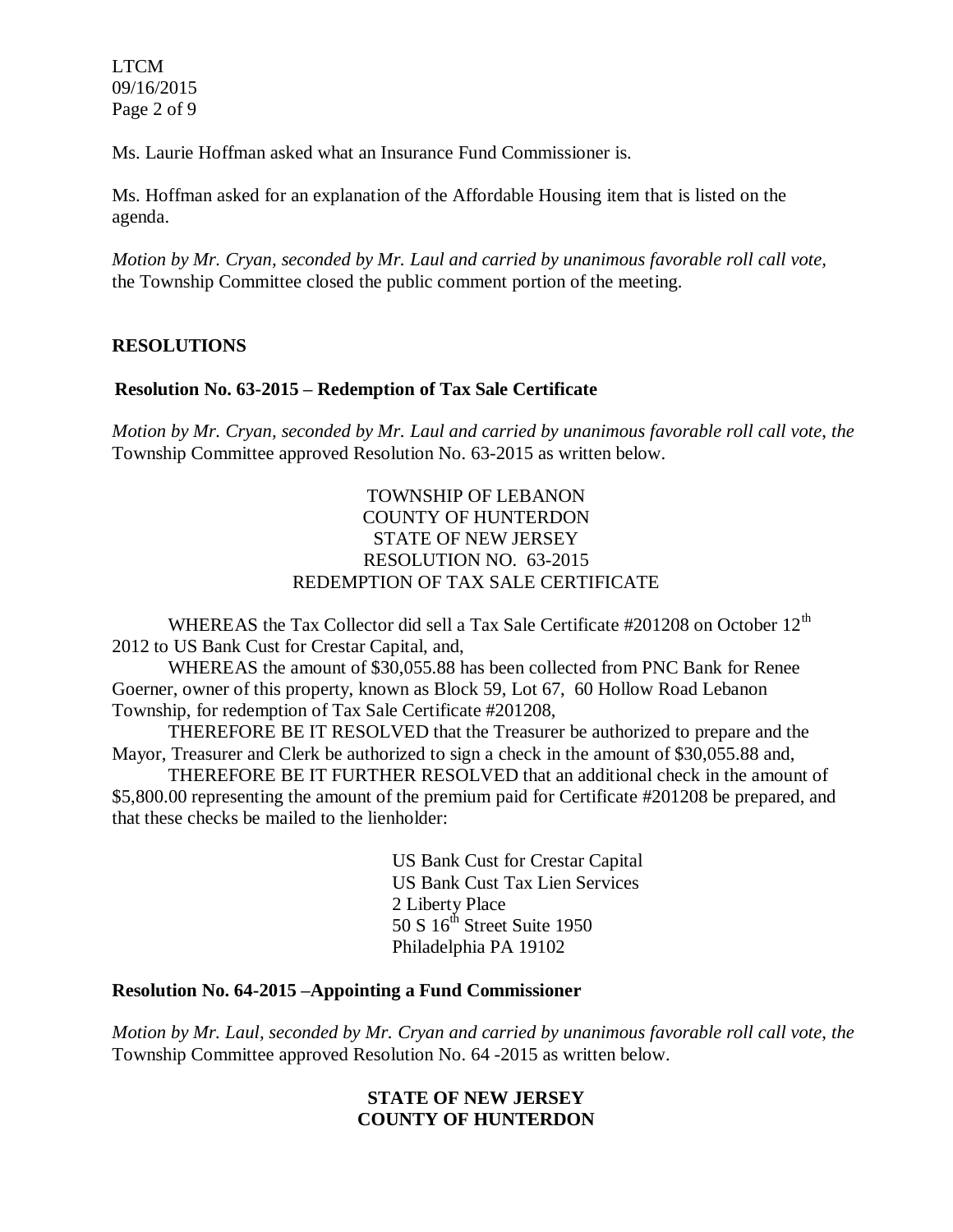LTCM 09/16/2015 Page 3 of 9

### **TOWNSHIP OF LEBANON RESOLUTION NO. 64-2015 APPOINT FUND COMMISSIONER**

WHEREAS, the Township of Lebanon (hereinafter "Local Unit") is a member of the Statewide Insurance fund (hereinafter "Fund"), a joint insurance fund as defined in N.J.S.A. 40A:10-36 *et seq*.; and

WHEREAS, the Fund's Bylaws require participating members to appoint a Fund Commissioner;

NOW, THEREFORE, BE IT RESOLVED by the governing body of the Township of Lebanon that Thomas McKee is hereby appointed as the Fund Commissioner for the Local Unit; and

BE IT FURTHER RESOLVED that Karen Sandorse is hereby appointed as the Alternate Fund Commissioner for the Local Unit; and

BE IT FURTHER RESOLVED that the Local Unit's Fund Commissioner is authorized and directed to execute all such documents as required by the Fund.

## **Resolution No. 65-2015 - Agreement with United Telephone Company of New Jersey, Inc.**

*Motion by Mr. Milkowski, seconded by Mr. Laul and carried by favorable roll call vote*, *the* Township Committee approved Resolution No. 65-2015 as written below. AYES: Wunder, McKee, Milkowski, Laul ABSTAIN: Cryan

> TOWNSHIP OF LEBANON COUNTY OF HUNTERDON STATE OF NEW JERSEY RESOLUTION NO. 65-2015

Resolution Authorizing the Township Special Tax Appeal Attorney to enter into an Agreement with United Telephone Company of New Jersey, Inc. Business Personal Property Tax Appeals captioned Lebanon Township v. United Telephone Company of New Jersey, Tax Court of New Jersey, Docket Nos. 010781-2013 and 008729-2015.

WHEREAS, Lebanon Township filed appeals of the 2013 and 2015 assessments in the Tax Court of New Jersey, Docket No. 010781-2013 (the "2013 Appeal) and 008729-2015 on business personal property owned by United Telephone Company of New Jersey, Inc. ("United Telephone"), located in the Township and designated as Block 600, Lot 1; and

WHEREAS, the constitutionality and applicability of the business personal property tax, *N.J.S.A.54:4-1 et seq.*, is the subject matter of numerous tax appeals between municipalities and local telephone exchange companies in New Jersey, the original case being filed in 2009 by Verizon New Jersey against Hopewell Borough, which case is still pending before the New Jersey Tax Court (the "Hopewell Matter"); and

WHEREAS, the local telephone exchange company servicing Lebanon Township, United Telephone Company of New Jersey, Inc. ("United Telephone") likewise contests the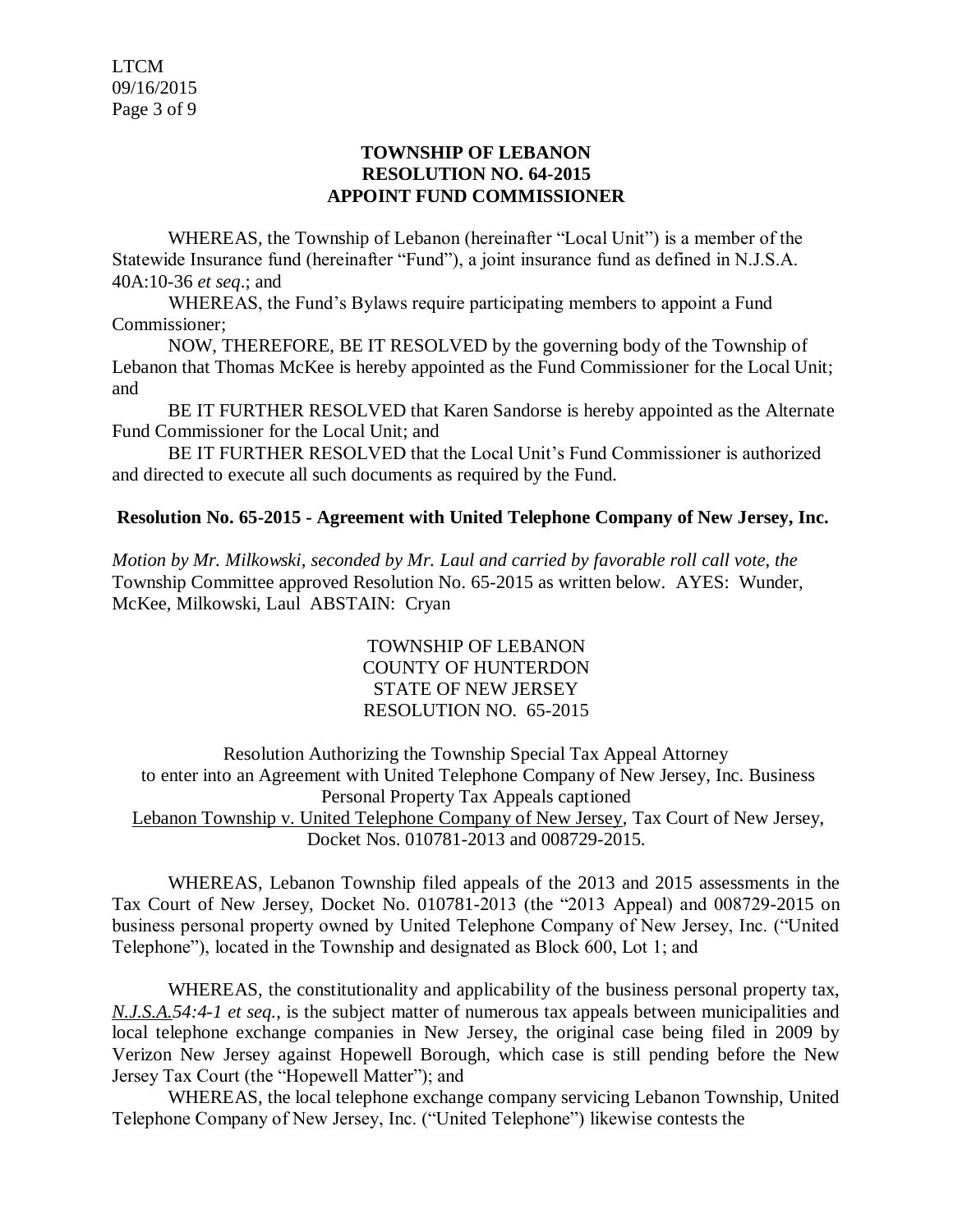LTCM 09/16/2015 Page 4 of 9

constitutionality and applicability of the business personal property tax in the municipalities it serves; and

WHEREAS, United Telephone has requested and it is in the best interests of Lebanon Township that the pending matters in Lebanon Township be stayed and put in abeyance until the Hopewell Matter is decided in order to avoid continuing litigation fees and costs being incurred by the parties; and

WHEREAS, United Telephone has agreed that if Lebanon Township is successful in the 2013 appeal it will pay the municipal portion of the tax to the Township due in 2014 even though that year was not appealed if the Township agrees to stay and put in abeyance these appeals until the Hopewell Matter is decided; and

WHEREAS, the attached agreement was negotiated between the attorneys for the parties and has been reviewed and approved by the Lebanon Township Tax Assessor; and

WHEREAS, the Township Committee of the Township of Lebanon having reviewed the attached agreement and the recommendations of the Township Special Tax Appeal Attorney and Township Tax Assessor hereby finds it to be in the best interests of the Township to enter into the annexed Agreement.

NOW, THEREFORE, BE IT RESOLVED by the Township Committee of the Township of Lebanon, County of Hunterdon, State of New Jersey, that the Township Special Tax Appeal Attorney is hereby authorized to execute on behalf of the Township the annexed Agreement with United Telephone Company of New Jersey.

#### **Resolution No. 66-2015 –Retail Consumption License – Onorosa Inc.**

*Motion by Mr. Cryan, seconded by Mr. Laul and carried by favorable roll call vote, the Township* Committee approved Resolution No. 66-2015 as written below. AYES: McKee, Milkowski, Laul Cryan, ABSTAIN: Wunder

## TOWNSHIP OF LEBANON COUNTY OF HUNTERDON STATE OF NEW JERSEY RESOLUTION NO. 66-2015 RESOLUTION RENEWING PLENARY RETAIL CONSUMPTION LICENSES

WHEREAS, each of the listed Plenary Retail Consumption Licensees have submitted application forms that have been completed in all respects; and

WHEREAS, the applicants are qualified to be licensed according to all statutory, regulatory and local government ABC Laws and regulations; and

WHEREAS, each have paid a filing fee of \$200.00 to the State of New Jersey and a Township License Fee of \$2,500.00

NOW, THEREFORE BE IT RESOLVED, by the Township Committee of the Township of Lebanon, in the County of Hunterdon, State of New Jersey, that the listed Licenses be granted a renewal for the 2015-2016 year:

1019-33-002-005 ONOROSA INC. 282 Route 513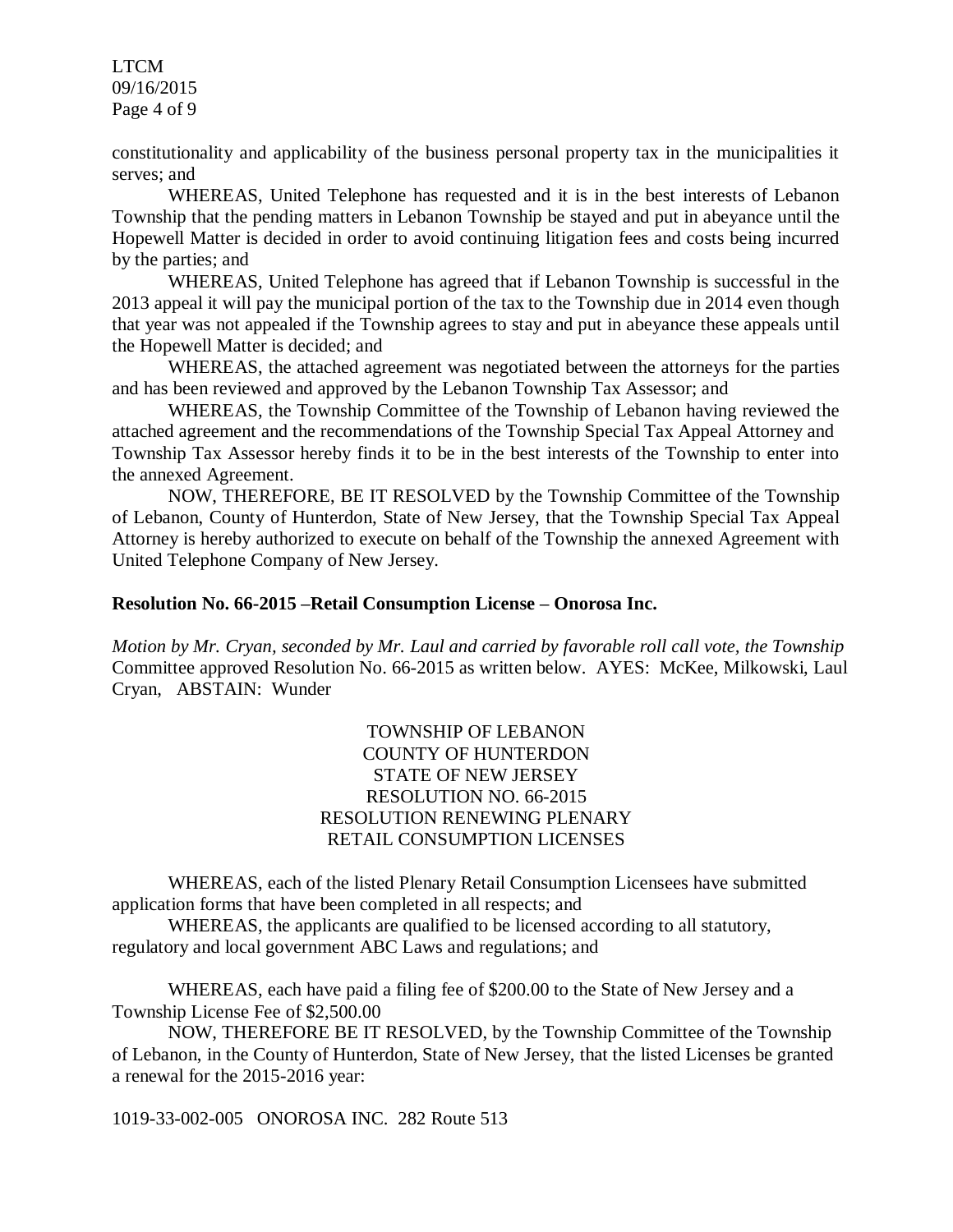LTCM 09/16/2015 Page 5 of 9

## **Resolution No. 67-2015 - Addendum to Municipal Shared Services Defense Agreement (Affordable Housing)**

*Motion by Mr. Cryan, seconded by Mr. Laul and carried by unanimous favorable roll call vote*, the Township Committee approved Resolution No. 67-2015 as written below.

## TOWNSHIP OF LEBANON COUNTY OF HUNTERDON STATE OF NEW JERSEY RESOLUTION NO. 67-2015 RESOLUTION AUTHORIZING EXECUTION OF ADDENDUM TO SSA

WHEREAS, the Township of Lebanon (the "Township") has filed a Declaratory Judgment Action in the Superior Court of New Jersey, Hunterdon County in furtherance of the Supreme Court's March 10, 2015 decision captioned In re Adoption of N.J.A.C. 5:96 & 5:97 by N.J. Council on Affordable Housing, 221 N.J. 1 (2015) (the "Supreme Court Decision"); and

WHEREAS, the Township of Lebanon entered into a Municipal Shared Services Defense Agreement (hereinafter "MSSDA") in order to hire Dr. Robert W. Burchell via Rutgers University to produce an expert report in order to establish the Township's affordable housing obligation; and

WHEREAS, Dr. Burchell is unable to perform his duties under the MSSDA due to health issues; and

WHEREAS, Rutgers seeks to terminate the MSSDA; and

WHEREAS, it has been proposed to the member municipalities to hire Econsult Solutions, having an address at 1435 Walnut Street, Suite 300, Philadelphia, PA 19102, to replace Dr. Burchell because Econsult appears to be the only qualified expert in the area of New Jersey affordable housing obligations.

NOW, THEREFORE, BE IT RESOLVED, by the Mayor and Committee of the Township of Lebanon as follows:

- 1. The Township of Lebanon hereby authorizes the substitution of Econsult as an expert under the MSSDA
- 2. The Mayor be and is hereby authorized to execute an addendum to the MSSDA to that effect subject to approval of the Township Attorney.
- 3. This Resolution shall take effect immediately.

## **OLD BUSINESS**

### **Township Historian's Request for Capital Improvements Funds**

Mr. Laul stated that this is the second request for funds received from the Historians to pay for the installation of restroom facilities at the Museum. Mr. Laul feels that there may be a liability in having a public building with an outhouse. Mr. Laul said that not having a restroom limits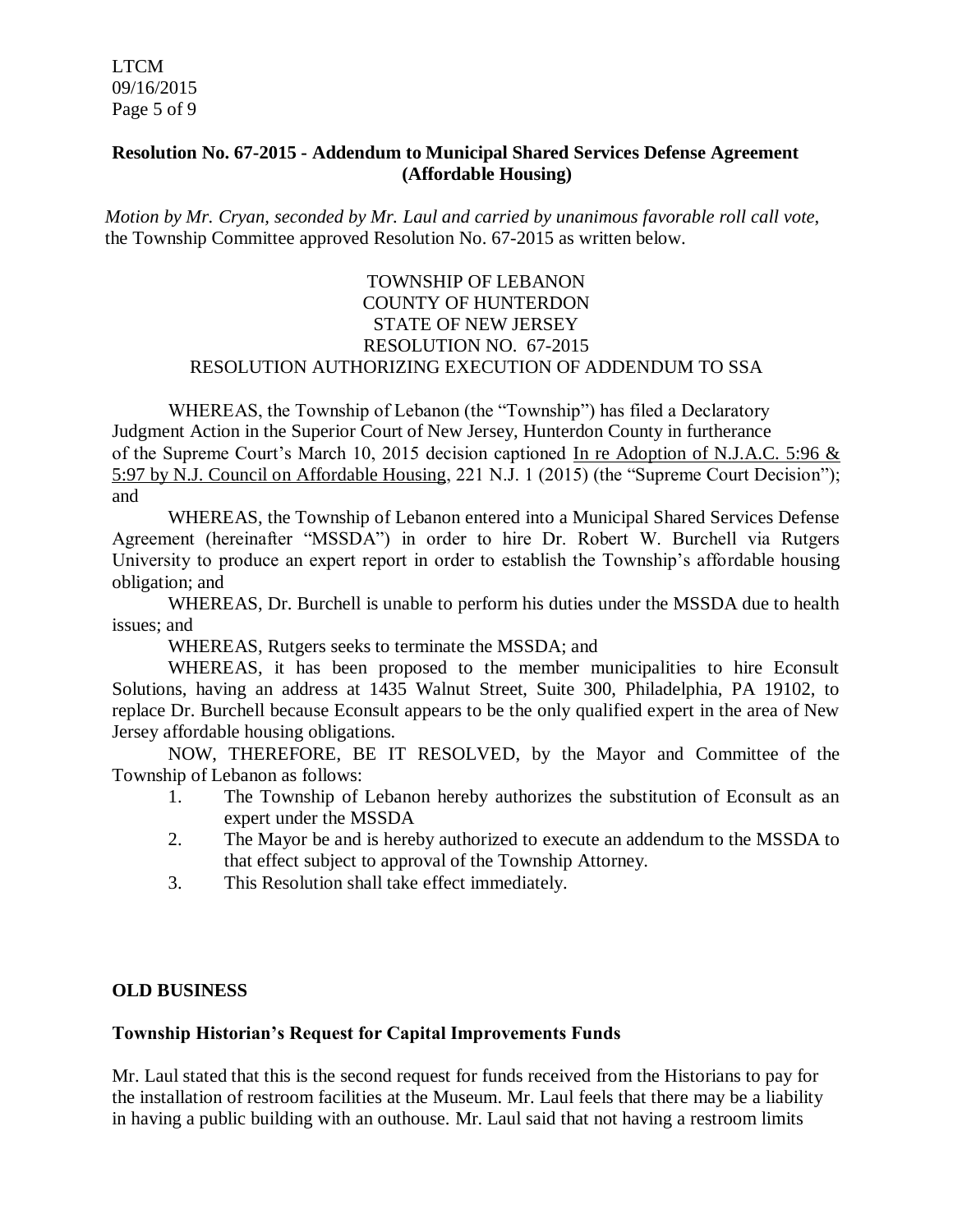LTCM 09/16/2015 Page 6 of 9

some members of the public, such as the school children, from being able to utilize the museum. Having adequate restrooms will open the building to more functionality. Mr. Milkowski noted that the Historians attempted to obtain grant funds but did not have luck. He does not feel that there is a choice. Mr. Cryan stated that aside from visitors using the building, there are employees who are there that need the basic necessity of a proper restroom. Mr. Cryan supports providing the funds. Mr. Wunder stated that he agrees completely.

*Motion by Mr. Wunder, seconded by Mr. Cryan and carried by unanimous favorable roll call*  vote, the Township Committee approved the Township Historian's request for Capital Improvement Funds in the amount of \$60,000.00 for a new bathroom facility in the Museum.

## **Food Pantry**

Mr. Cryan stated that he talked to Ruth from the Food Pantry and they have moved. There is cardboard to be moved out of the Squad building this weekend but will be dropping the key off to the Township Clerk. The Food Pantry should be ready for business by October 23, 2015. Ruth thanked the Committee for their support and assistance. Mayor McKee thanked Mr. Cryan for his efforts.

## **NEW BUSINESS**

## **Historian Resignation – Thomas Burrell**

*Motion by Mr. Wunder, seconded by Mr. Cryan and carried by unanimous favorable roll call*  vote, the Township Committee accepted the resignation of Thomas Burrell from the Township Historians with regret. A letter is to be sent to Mr. Burrell to thank him for his contribution to the Township.

### **Raffle License Application - St. John Neumann Church- October 16, 2015**

*Motion by Mr. Laul, seconded by Mr. Cryan and carried by unanimous favorable roll call vote,*  the Township Committee approved a raffle license application for St. John Neumann Church for an event to be held on October 16, 2015.

### **Appoint Environmental & Open Space Commission Member**

*Motion by Mr. Laul, seconded by Mr. Cryan and carried by unanimous favorable roll call vote,*  the Township Committee appointed Kathryn L. Koch to the Environmental Open Space Commission as Alternate #1.

Mr. Laul stated that the Environmental & Open Space Commission is still lacking two other members to have a full board. The Commission will be working to develop better directive goals and will be appointing a new chairman.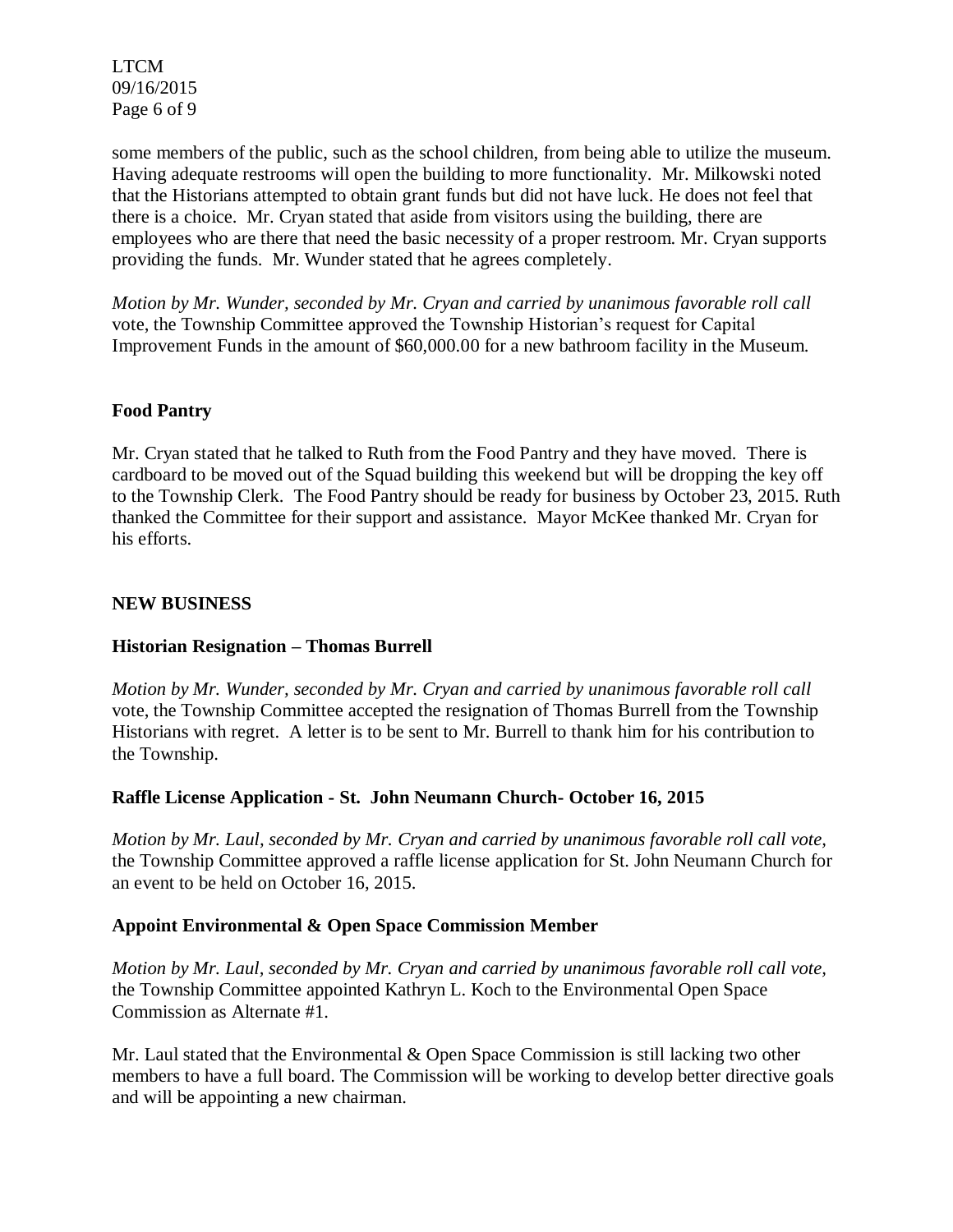LTCM 09/16/2015 Page 7 of 9

## **High School Turf Field**

Mr. Laul informed the Committee that he received a call from a community member regarding the proposed turf field at the high school. They are concerned with the environmental impact the turf field may have as well as the intended use of the field in the future. The residents will be attending the October  $7<sup>th</sup>$  Township meeting to discuss their concerns with the field.

The Clerk will send a letter to the Board of Education to inform them of the residents request to make a presentation to the Committee regarding the proposed field and to invite them to be in attendance to provide their remarks.

## **PRESENTATION OF VOUCHERS**

Committee Members provided a description of vouchers exceeding \$1000.00.

*Motion by Mr. Laul, seconded by Mr. Cryan and carried by unanimous favorable roll call vote,*  the Township Committee approved the September 16, 2015 bill list in the total amount of \$169,154.94.

## **CORRESPONDENCE**

a. Tax Collector's Report for the Month of August 2015

## **PUBLIC COMMENTS**

*Motion by Mr. Laul, seconded by Mr. Cryan and carried by unanimous favorable roll call vote,* the Township Committee opened the public comment portion of the meeting at 7:34 p.m.

Ms. Laurie Hoffman asked who will be plowing the road at the Hagedorn facility now that the Food Pantry is located there. Ms. Hoffman stated that the NHVRHS Board of Education will not come to the Township's meeting because when you go to their meetings they do not listen to what you have to say. Ms. Hoffman thanked the Committee for approving the funds to cover the cost of the bathroom at the museum. Ms. Hoffman stated that she is sorry that Tom Burrell is leaving because he put a lot of time into the bathroom. Ms. Hoffman noted that part of Buffalo Hollow was paved and it is a nice job but questioned where the speed bumps are.

Mr. Gary Milkowski asked who to contact about a street light being out.

*Motion by Mr. Wunder, seconded by Mr. Cryan and carried by unanimous favorable roll call*  vote, the Township Committee closed the public comment portion of the meeting at 7:36 p.m.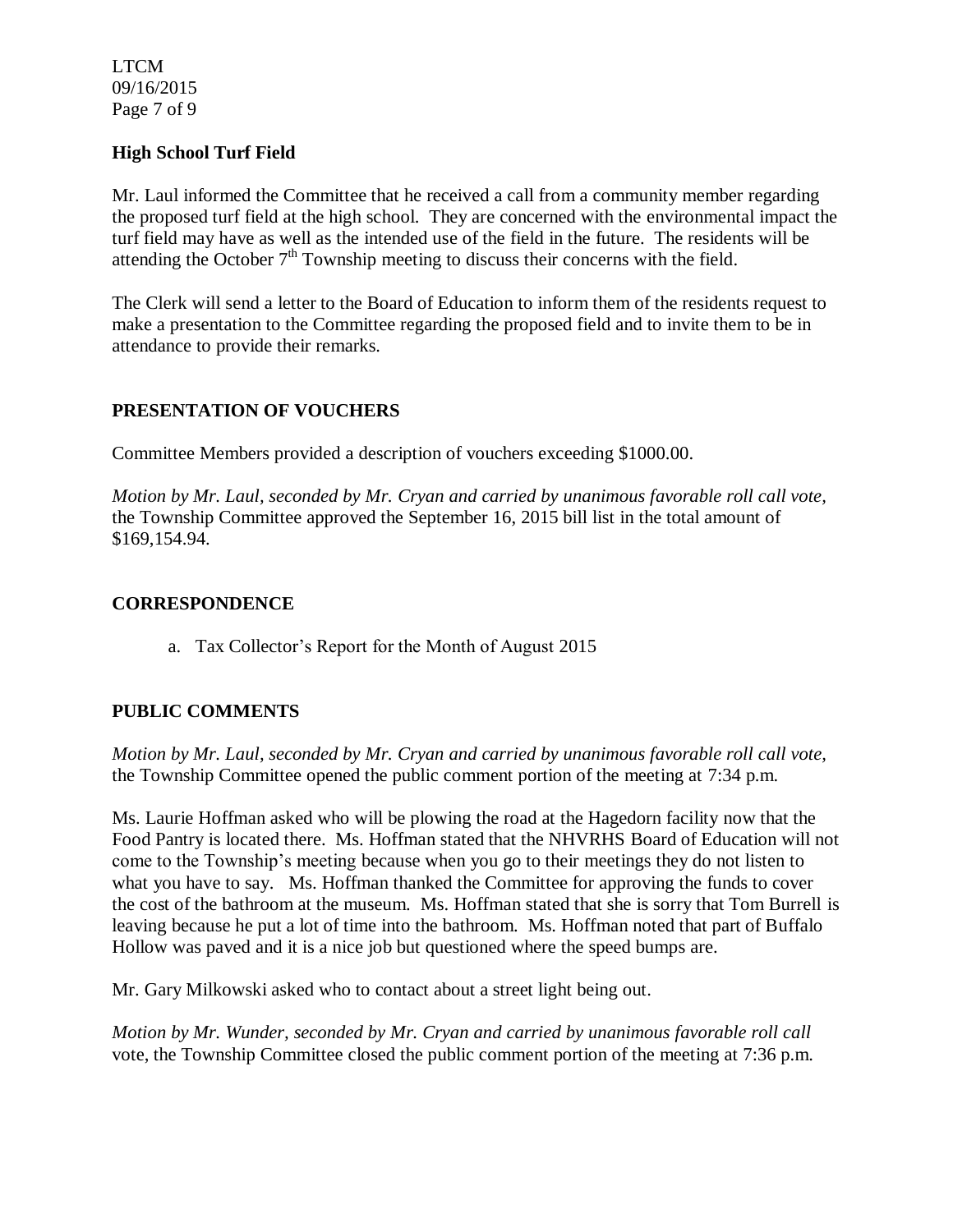LTCM 09/16/2015 Page 8 of 9

#### **Resolution No. 68-2015 –Executive Session**

*Motion by Mr. Milkowski, seconded by Mr. Laul and carried by unanimous favorable roll call*  vote, the Township Committee approved Resolution No. 68-2015 and convened in executive session at 7:37 p.m.

## **TOWNSHIP OF LEBANON COUNTY OF HUNTERDON STATE OF NEW JERSEY RESOLUTION NO. 68-2015 RESOLUTION AUTHORIZING EXECUTIVE SESSION**

WHEREAS, the Open Public Meetings Act; *N.J.S.A.* 10:4-6 *et seq*., declares it to be the public policy of the State to insure the right of citizens to have adequate advance notice of and the right to attend meetings of public bodies at which business affecting the public is discussed or acted upon; and

WHEREAS, the Open Public Meetings Act also recognizes exceptions to the right of the public to attend portions of such meetings; and

WHEREAS, the Mayor and Committee find it necessary to conduct an executive session closed to the public as permitted by the *N.J.S.A*. 40:4-12; and

WHEREAS, the Mayor and Committee will reconvene in public session at the conclusion of the executive session;

 NOW, THEREFORE, BE IT RESOLVED by the Mayor and Committee of the Township of Lebanon, County of Hunterdon, State of New Jersey that they will conduct an executive session to discuss the following topic(s) as permitted by *N.J.S.A*. 40:4-12:

A matter which Federal Law, State Statute or Rule of Court requires be kept confidential or excluded from discussion in public (Provision relied upon:

\_\_\_\_\_\_A matter where the release of information would impair a right to receive funds from the federal government;

\_\_\_\_\_\_A matter whose disclosure would constitute an unwarranted invasion of individual privacy;

\_\_X\_\_\_\_A collective bargaining agreement, or the terms and conditions thereof (Specify contract:  $\qquad \qquad$  .

A matter involving the purpose, lease or acquisition of real property with public funds, the setting of bank rates or investment of public funds where it could adversely affect the public interest if discussion of such matters were disclosed; Real Estate Acquisitions

Tactics and techniques utilized in protecting the safety and property of the public provided that their disclosure could impair such protection;

\_\_\_\_\_\_Investigations of violations or possible violations of the law;

\_\_\_\_\_\_\_\_\_\_\_\_\_\_\_\_\_\_\_\_\_\_\_\_\_\_\_\_\_\_\_\_\_\_\_\_\_\_\_\_\_\_\_\_\_\_\_\_\_\_\_\_\_);

\_\_\_\_\_\_Pending or anticipated litigation or contract negotiation in which the public body is or may become a party; (The general nature of the litigation or contract negotiations is: Affordable Housing. \_\_\_Professional Service Contracts\_\_\_\_\_\_. The public disclosure of such information at this time would have a potentially negative impact on the municipality's position in the litigation or negotiation; therefore this

information will be withheld until such time as the matter is concluded or the potential for negative impact no longer exists.)